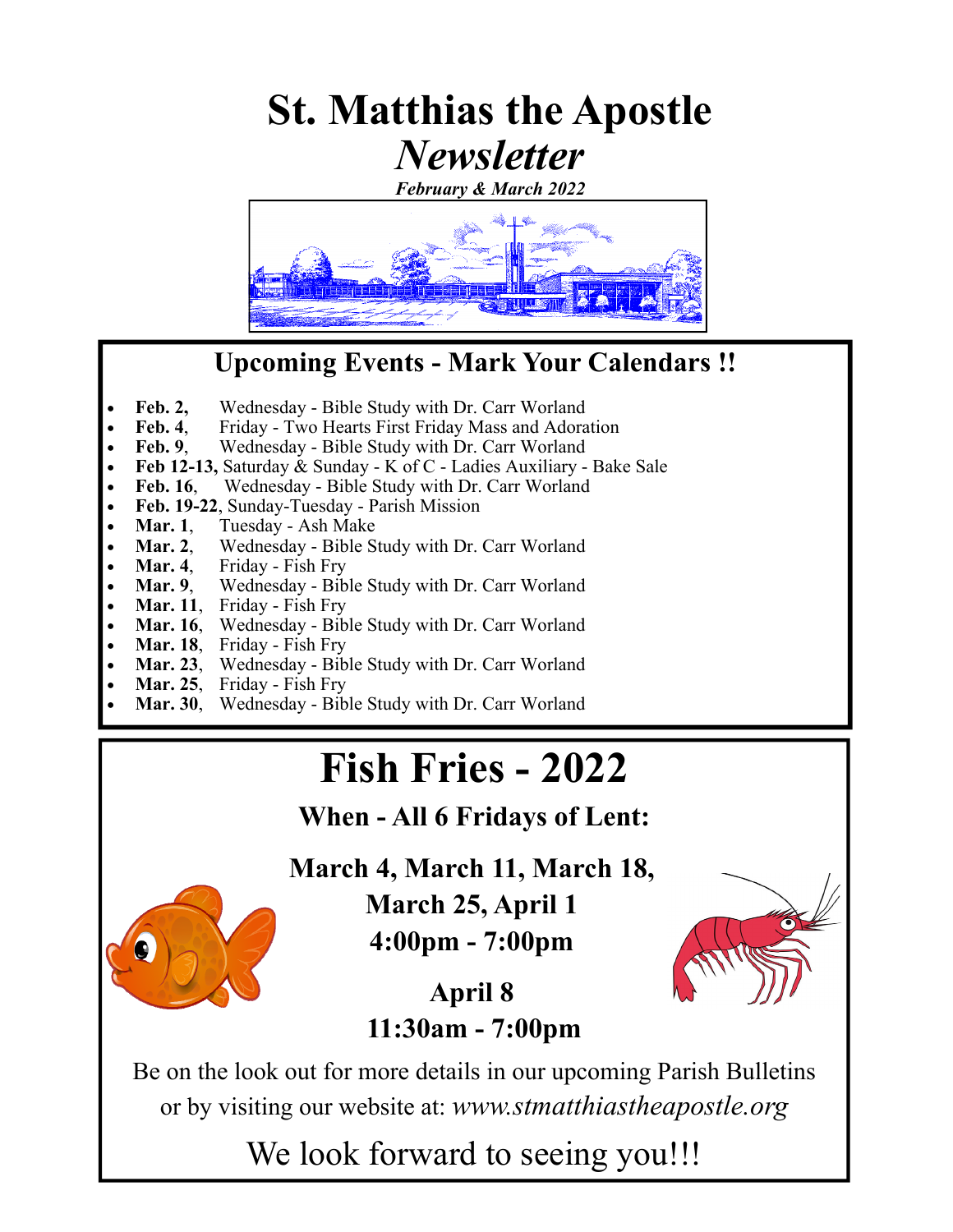### **Sunday of the Word of God**

In 2019, Pope Francis issued an apostolic letter entitled Aperuit illis instituting that the Third Sunday of Ordinary Time will annually be observed as the Sunday of the Word of God for all dioceses and churches throughout the world. The Third Sunday of Ordinary Time this year is January 23.

## **Enthroning the Bible in the Family**

To show that God is at the center of their lives, many families enthrone the Bible, the Word of God, in a visible place in their homes. By placing the Sacred Scriptures in a prominent place decorated with flowers and art, and by gathering at this spot for daily prayer, families show that God is present and active through his Word.

Enthroning the Bible in your home is easy. Simply pick a place where the Bible can be honored. The Bible should be placed where it will be seen regularly, but the location should be apart from the noise and confusion of the family entertainment. Place the Bible, opened to a favorite passage or the readings of the day (these can be found at www.usccb.org/nab), on a table or shelf. Decorate the area around the Bible with a cloth, flowers, and/or a candle—whatever makes sense to you. Use the following ritual prayer when you gather as a family to enthrone the Bible.

#### **Things to Prepare**

- **Bible**
- A shelf or table where the Bible will be placed (the shelf may be adorned with a cloth and candles)

#### **Ritual**

When possible, the ritual may start outside the main door to the house or outside the main entrance to the room. One member of the family holds the Bible, raised slightly. The father, mother, or other leader begins the celebration with the opening litany:

| Leader:          | Our Lord Jesus Christ, you are the Word of the Father.      |
|------------------|-------------------------------------------------------------|
| Response:        | Come, Lord Jesus, come.                                     |
| Leader:          | You became one with us to tell of the Father's love.        |
| <b>Response:</b> | Come, Lord Jesus, come.                                     |
| Leader:          | You are the light that shines in the darkness.              |
| <b>Response:</b> | Come, Lord Jesus, come.                                     |
| Leader:          | You save us from fear and break the bonds of sin and death. |
| Response:        | Come, Lord Jesus, come.                                     |
| Leader:          | You come to guide our steps and lead us to God.             |
| <b>Response:</b> | Come, Lord Jesus, come.                                     |
| Leader:          | You are the Word of eternal life.                           |
| Response:        | Come, Lord Jesus, come.                                     |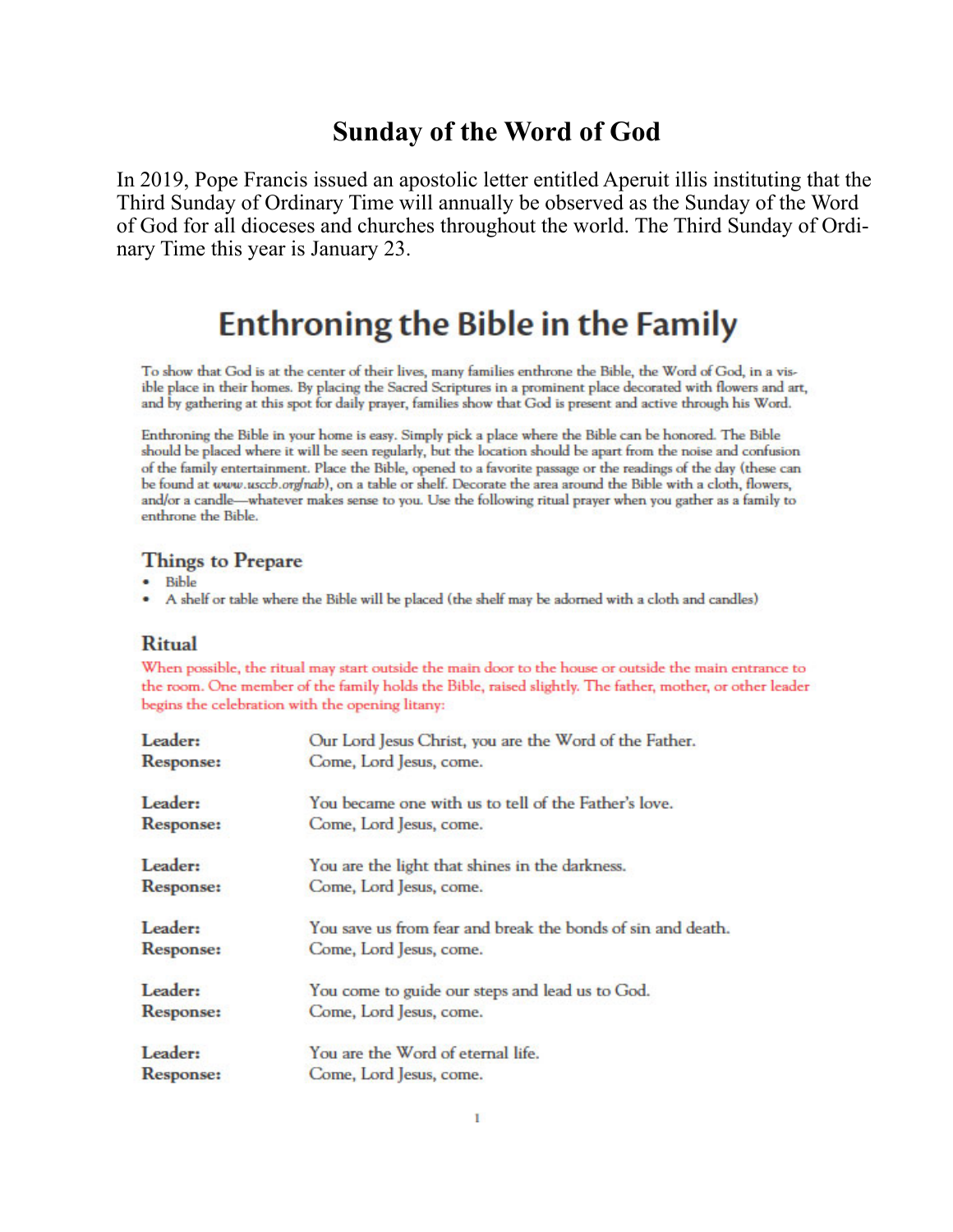| Leader:   | You fill us with the Holy Spirit. |
|-----------|-----------------------------------|
| Response: | Come, Lord Jesus, come.           |

As everyone enters the house or room, they may sing a suitable song.

Then one of the following Scripture passages is read from the Bible:

| Matthew 4:17-23 | Jesus calls and heals through the power of his Word. |
|-----------------|------------------------------------------------------|
| Mark 4:1-20     | The Word is like the seed.                           |
| Luke 4:14-21    | Jesus proclaims the Word in Nazareth.                |
| John 1:10-14    | Jesus is the Word of God and the light of the world. |

After the reading, the leader places the Bible in the place prepared for it. All bow deeply before the enthroned Bible.

#### Leader:

We have heard your words, Jesus. They give us joy and bring light and truth into our lives. Your presence gives us peace in our troubled and divided world. Let your Word create in our hearts a deep desire for you. Be with us in our hearts and homes, in our community and country. Give us your Holy Spirit to help us to understand your Word. We enthrone now this Holy Bible in our midst. Make your Word the center of our lives. May your Word inspire all that we think and say and do. May your Word bind us together in unity with each other and with you, today and forever. Response: Amen.

All join in saying the Lord's Prayer.

#### All repeat after the leader:

We promise to respect the Word of God in our midst. We shall read and reflect on it as a family of God. May we draw from it inspiration for our decisions, strength for our work. and comfort in suffering. Jesus, help us to be faithful to our promise, you who live forever and ever.

Amen.

The celebration concludes with a sign of peace.

Adapted from Enthroning the Bible in the Family, by Pauline Publications Africa. Used with permission. Copyright @ 2009, United States Conference of Catholic Bishops, Washington, D.C. All rights reserved. Permission is hereby granted to duplicate this work without adaptation for non-commercial use.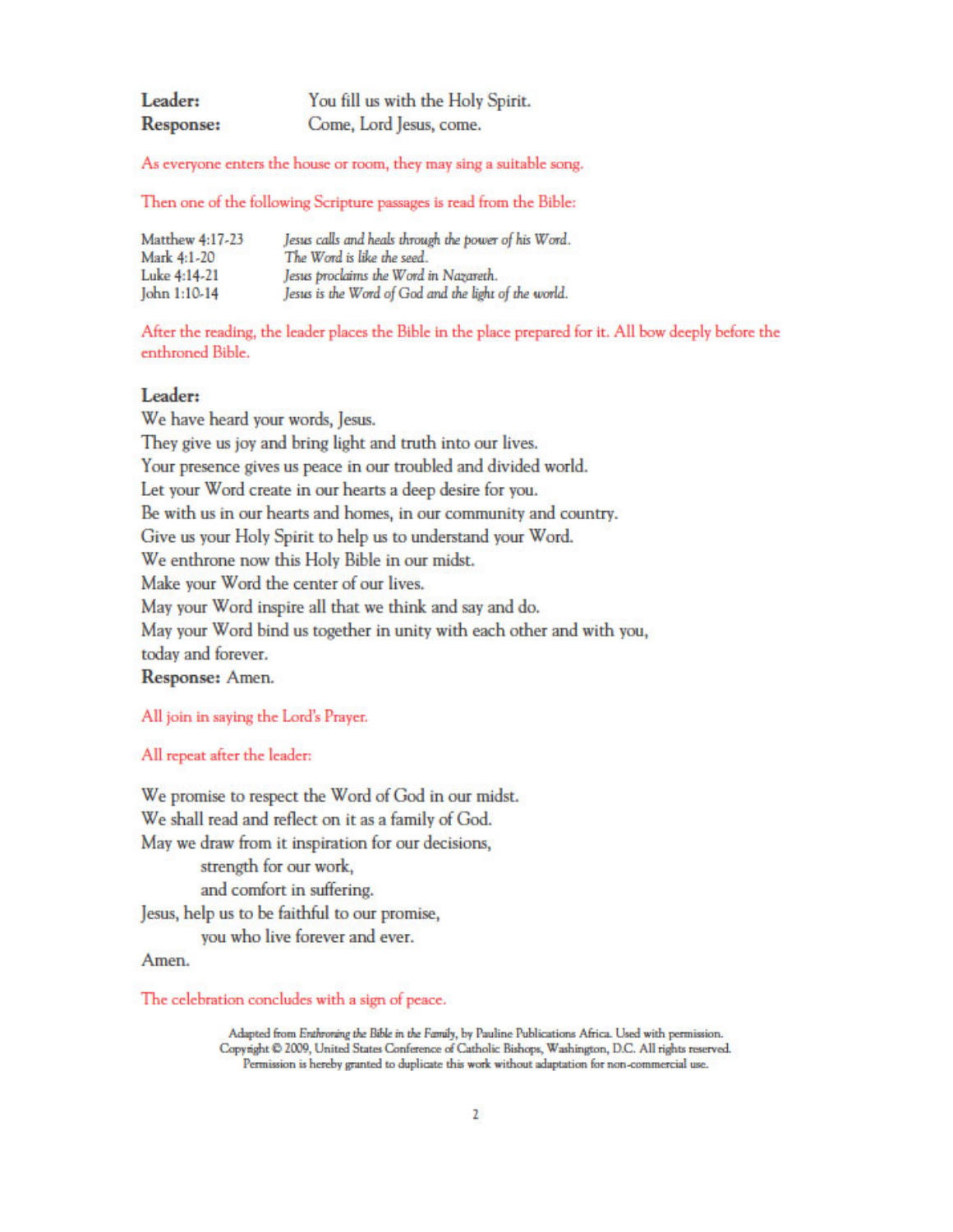# *January, February, & March*

### **Wedding Anniversaries**

### **January**

Tan & Phi Nguyen January 1, 1982 Years Married: 40 James & Mary Hopkins January 3, 1987 Years Married: 35 James & Sarah Reichert January 9, 1965 Years Married: 57 Gary & Mary Fehrman January 13, 1973 Years Married: 49 Richard & Joan Kofron January 13, 1962 Years Married: 60 Michael & Linda Mahfood January 15, 1999 Years Married: 23 David & Deborah Robert January 17, 1993 Years Married: 29 Ronald & Mary Hansen January 23, 1976 Years Married: 46 William & Maribel Townsend January 23, 2019 Years Married: 3 Tom & Carol Gielow January 27, 1962 Years Married: 60 Jerome & Sandra Jacobs January 31, 1970 Years Married: 52 **February** 

William & Jaime Gast, Jr. February 3, 2007 Years Married: 15 Keith & Susan Erb February 5, 1994 Years Married: 28 Donald & Geraldine Branam February 7, 1959 Years Married: 63 Raul & Carleen Velez February 7, 2007 Years Married: 15 Francis & Sharron Aufmuth February 14, 1969 Years Married: 53 Philip & Laura Schrubb February 18, 2006 Years Married: 16 David & Kathleen Gurley February 19, 1966 Years Married: 56 Mitchell & Elizabeth Fassler February 21, 1990 Years Married: 32 James & Carolyn Payne February 22, 2012 Years Married: 10 **March** 

James & Teresa Stuckel March 3, 1984 Years Married: 38 Lance & Andrea Meyerpeter March 5, 2004 Years Married: 18 Gari & Marcia DeGuire March 17, 1990 Years Married: 32 Thomas & Stacy Pepper March 24, 2007 Years Married: 15 Stephen & Dale Buechler March 26, 1988 Years Married: 34 Brian & Dawn Stroup March 28, 1992 Years Married: 30



**Ash Wednesday is March 2** 

**Eucharist Schedule:** 

Wednesday

**8:00 am 12:00 Noon 6:00 pm** 



### **Prayer For Married Couples**

Almighty and eternal God, You blessed the union of married couples so that they might reflect the union of Christ with his Church: look with kindness on them. Renew their marriage covenant, increase your love in them, and strengthen their bond of peace so that, with their children, they may always rejoice in the gift of your blessing. We ask this through Christ our Lord. Amen.

## **Valentine Bake Sale**

2 V V V

The Ladies Auxiliary, DeSmet Council 742, will be sponsoring a bake sale, after the masses on

**Saturday, Feb. 12th Sunday, Feb. 13th.**

Please stop by the tables in the Narthex and help us support **Cardinal Glennon Abused Kids**. Thank you for your continued

support.

## **SAVE THE DATE Knights of Columbus Ladies Auxiliary 25th Fashion Show and Luncheon Sunday, May 1, 2022**